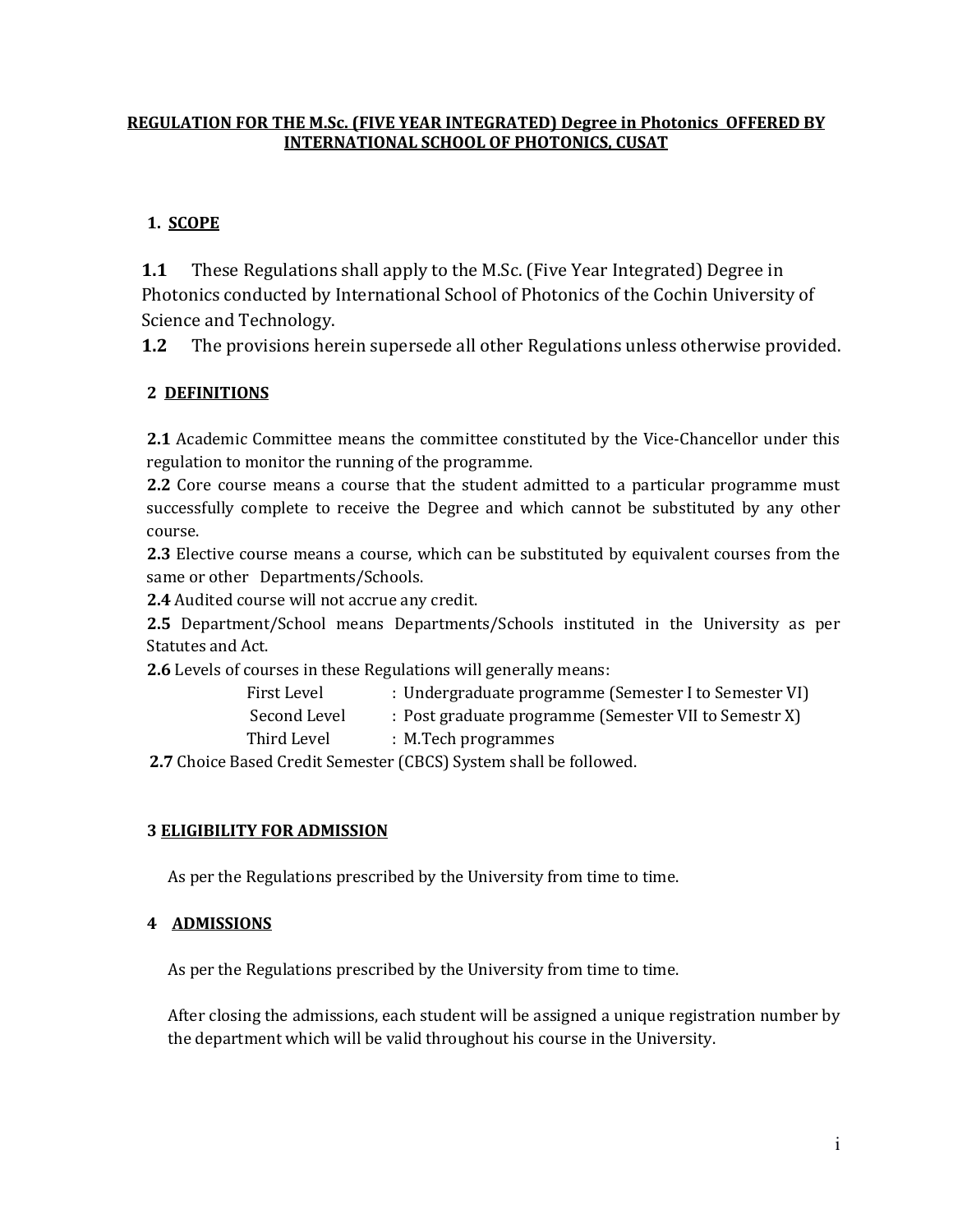#### **5 COURSE REGISTRATION**

**5.1** The School shall have Faculty Members as Student Advisors. Each student at the time of seeking admission will be assigned to an Advisor by the Department Council. She/he will advise the student about the academic programme and counsel on, the choice of courses depending on the student's academic background and objective. The student will then register for the courses he plans to take for the semester before the classes begin.

The Department shall prescribe the maximum number of students that can be admitted taking into consideration the facilities available. Preference shall be given to those students for whom the course is acore-course if the demand for registration is beyond the maximum prescribed. The student has to complete the prescribed prerequisites for the course before registration and register before the last date prescribed by the university. The student can drop/re-register any elective/audit courses(s) within *15* working days after the commencement of the classes.

**5.2** The University shall make available to all students a Bulletin listing all the courses offered in every semester specifying the credits, prerequisites, list of topics the course intends to cover, the instructor who is giving the courses, the time and place of the classes for the courses and examination schedule. Each course shall have a code consisting of three characters denoting the Department and four digits of which first digit indicating the level of the course, second indicating the Semester and third and fourth digits the serial number of the course. However in such Departments having more than 1 Masters programme of same level, the first 2 characters denote Department and the third, the course of study.

#### **6 COURSE STRUCTURE**

**6.1** The CBCS system will be fully internal in all sense. There shall be three kinds of courses: Core, Electives and Audit courses. Core courses should generally be offered by the Department/ School concerned. Normally no course shall have more than four credits except in cases where only project/dissertation including seminars are involved in which cases the minimum credit shall be sixteen.

**6.2** In the case of integrated MSc Photonics course, the minimum credit required to be awarded the BSc (Photonics) degree is 116 and for MSc (Photonics) degree is 188. **6.3** The Department Council shall make recommendations on the core and elective courses including the detailed syllabus for each programme offered by the Department to the University and approved by the Board of Studies, Faculty and Academic Council. The Department Council shall have the freedom to design and introduce new electives and or audited courses, to modify/redesign existing electives and to replace any existing electives with new or modified/redesigned electives to facilitate better exposure and training for the students. Prior approval from the Board of Studies and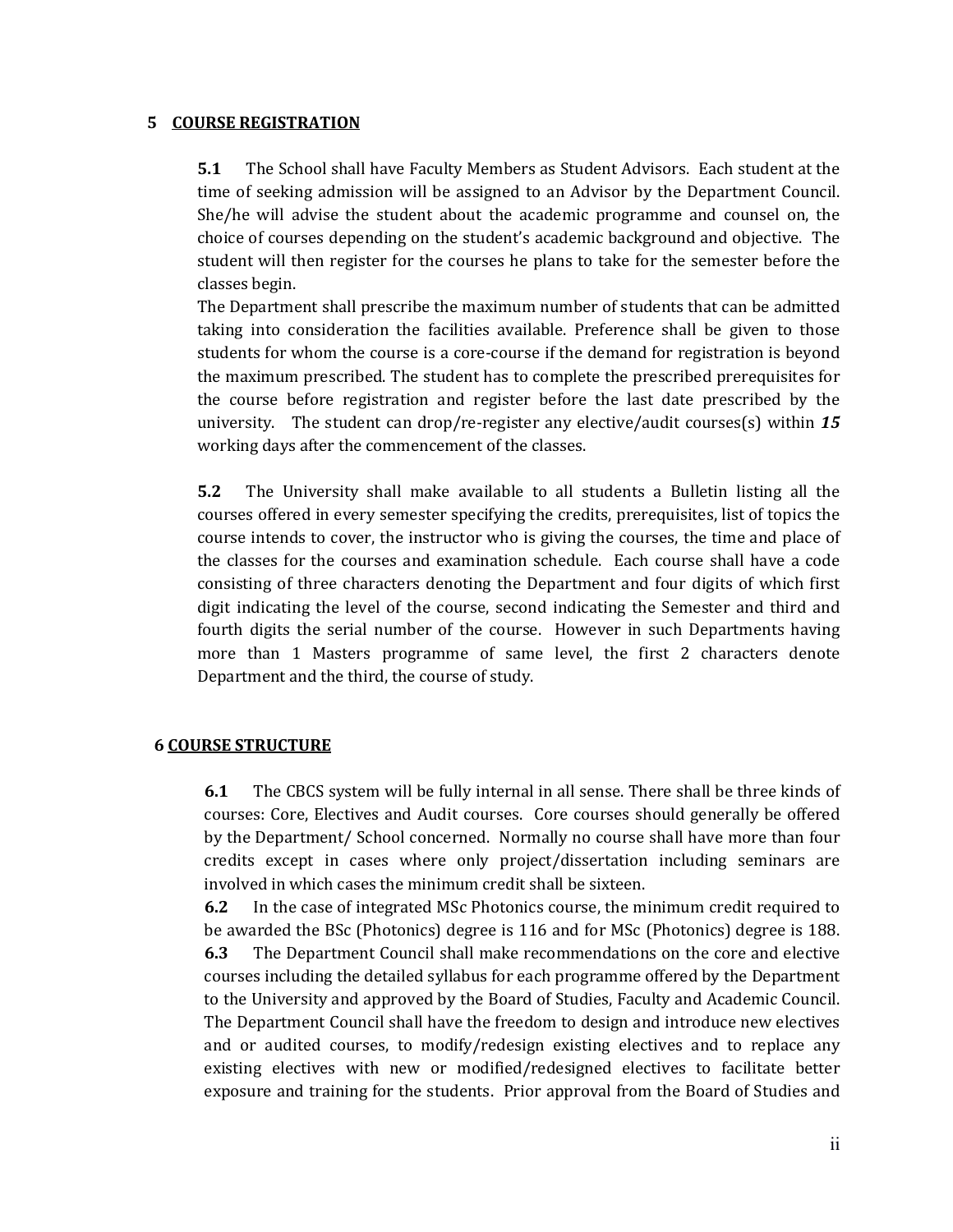Academic Council is not required for such modifications in the electives, but shall be done only with the approval of the Academic Committee. Such changes shall be brought to the notice of the concerned bodies in the next meeting for ratification.

**6.4** The general structure of the programme shall be as given below:

A minimum 75 % attendance is compulsory. But the Vice-Chancellor shall have the power to condone shortage of attendance up to 10 percent on medical grounds on the recommendations of the Head of Department. However such con donation for shortage of attendance shall be given only twice during the entire course

|                                                                                      | <b>Int. MSc Photonics</b> |
|--------------------------------------------------------------------------------------|---------------------------|
| Programme duration                                                                   | 10 sem                    |
| Accumulated minimum credit<br>required for successful<br>completion of the programme | 188                       |
| Minimum Attendance required                                                          | 75%                       |

Note: \* Each semester shall have a minimum of 90 working days and one credit shall be given for one hour lecture or 2 hours of practical work per week. No regular student shall register for more than 24 credits per semester and less than 16 credits per semester.

The minimum credit required to continue to level 2 (Sem 7 to Sem 10) from level 1 (Sem 1 to Sem 6) shall be 90.

The student should have a minimum of 75% attendance to appear for the internal examinations as well.

**6.5** A student shall compulsorily register and complete at least one Interdisciplinary Elective (IE) course (one of the Electives) from other Departments/Schools before registering for the final semester of the Programme. For Int.MSc Photonics course, Interdisciplinary Elective (IE) need to be completed in level 2 only.

**6.6** Each Department/School must announce at least one interdisciplinary course (Electives) to be offered by them, in the "E" slot of the Common Time-table.

**6.7** This interdisciplinary course (Elective) shall not have any prerequisite.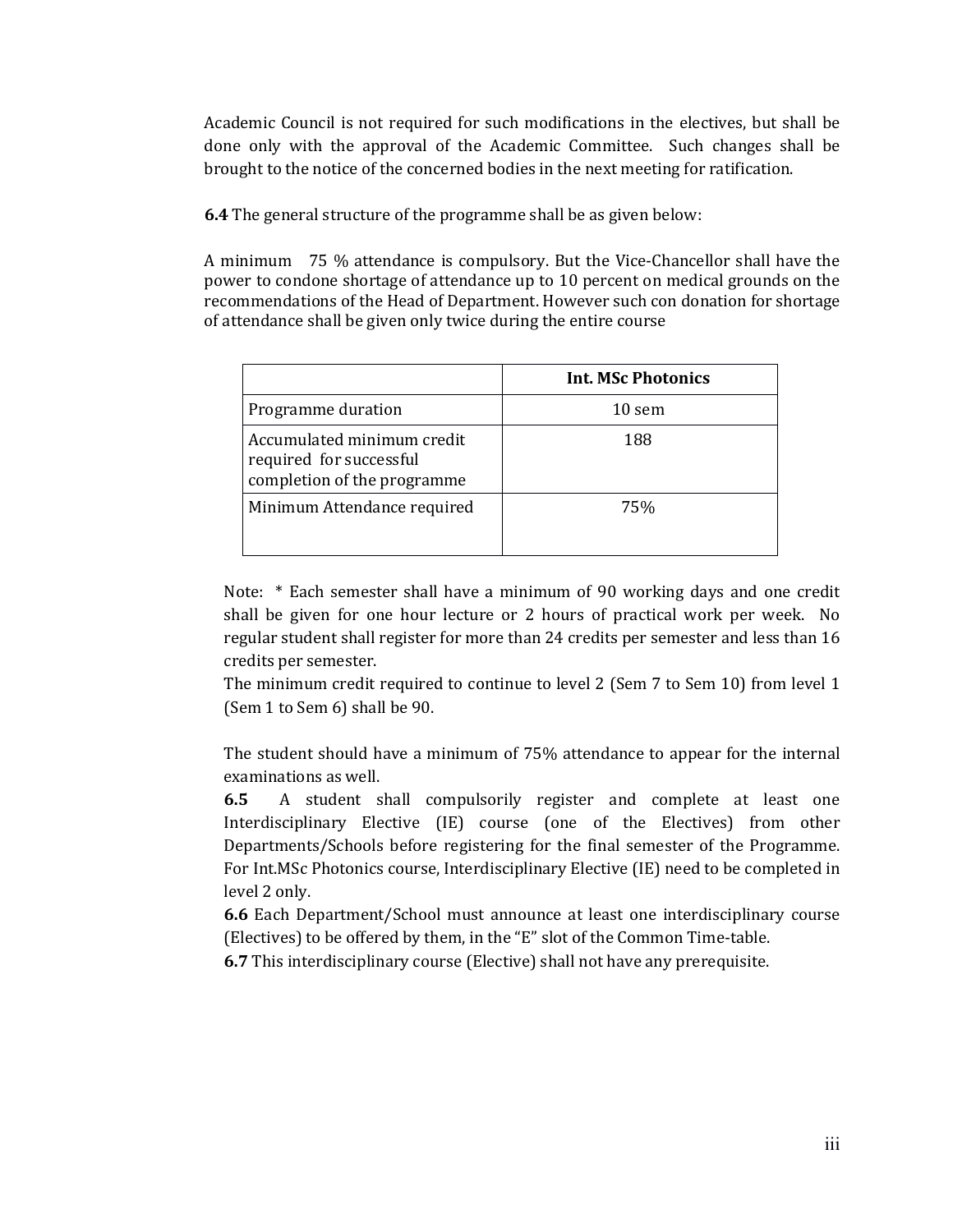#### **7.EVALUATION**

**7.1** The entire system of evaluation is internal. The evaluation scheme for each semester contains two parts, a continuous assessment and an end semester examination. The continuous assessment shall consist of minimum of two tests of twenty marks each and ten marks for assignments/seminars/quizzes etc. which has to be intimated to the students at the beginning of the semester. Marks obtained in the continuous assessment shall be displayed on the notice board and grievances received if any through the Head of the Department. The Department Council shall finalise the marks of the continuous assessment of each course.

The semester end examination shall cover the entire syllabus of the course. Equal weightage shall be given for the continuous assessment and the semester end components. All practical examinations will be internally evaluated as per the procedures laid down by the Department Councils concerned.

**7.2** Two distinct sets of question papers for the semester end examination are to be set by the concerned teacher in advance, which shall be scrutinized by the department council to ensure that questions are within the scope of the syllabus and also the entire syllabus of the course is fairly covered in the question paper. Modifications can be suggested by the council if necessary and the incorporation of such suggestions should reflect in the final question paper. Out of the two question papers prepared, one shall be selected by the director for conducting the end semester examination.

There shall be only a single internal evaluation for the end semester examination. Immediately after the examination is over, the Head of the Department shall arrange an Internal valuation camp pertaining to all the end semester examinations conducted in the Department and the results shall be finalized within 10 working days after the examination is over. The marks and grade in all the subjects obtained by the students has to be displayed in the notice board and the answer scripts can be given back to the students for scrutiny if necessary.

# **7.3 For each course there shall be a separate minimum of 45% marks for the semester end examinations.**

**7.4** The Department shall publish the marks obtained by the students, in the continuous assessment and semester end examination If the student has any grievance, he/she can approach the concerned teacher and submit his/her grievance with supporting documents/arguments within five working days of publication of the results. The teacher and the HOD will examine the case and decide on his/her grievance. If the student is not convinced with the decision, he/she can approach the appealing authority- the department council- in writing and the council shall examine the same and take a final decision which has to be intimated to the student in writing. The decision of the appealing committee shall be final.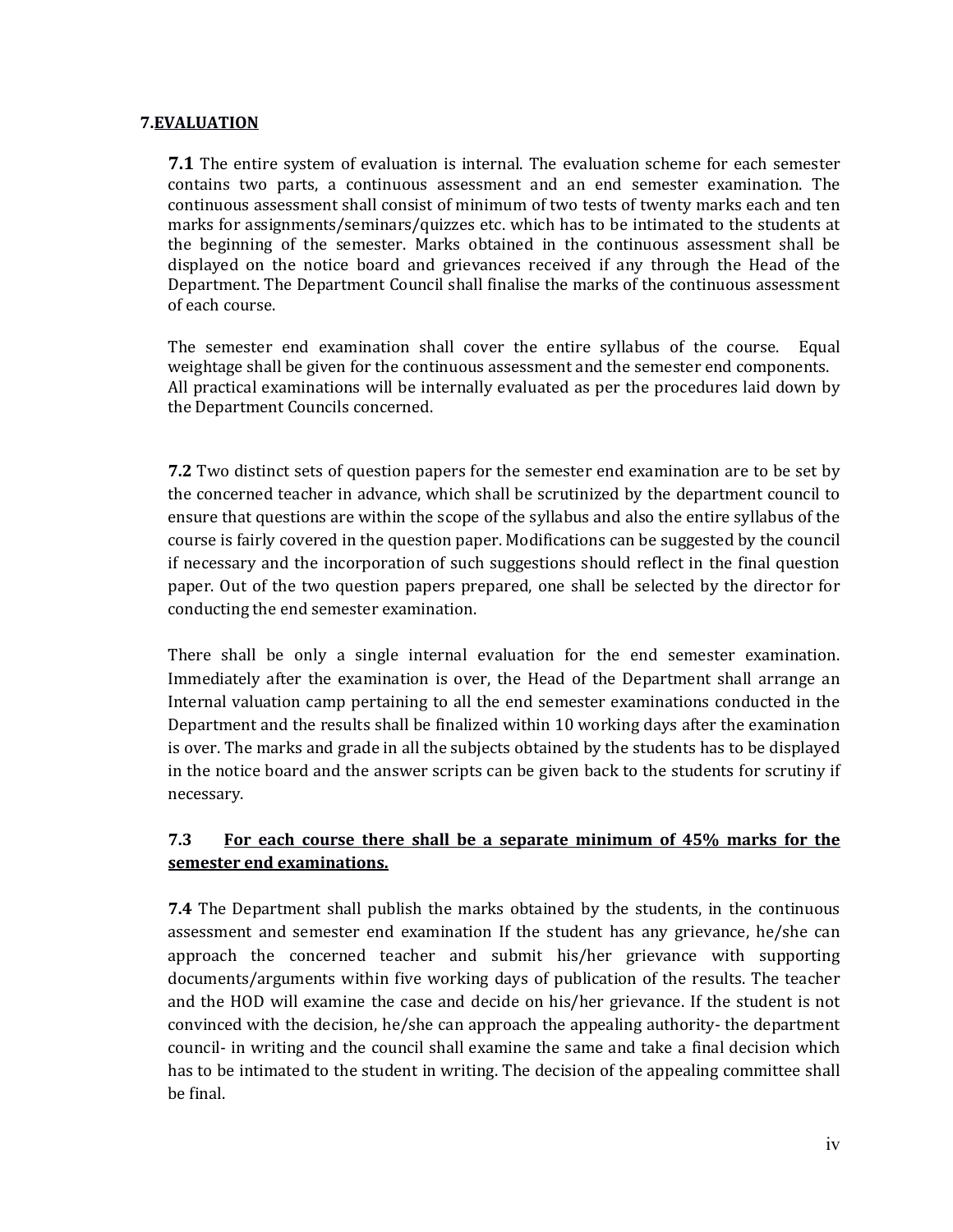**7.5** The final marks and grades obtained by the students shall be published in the notice board. Those who could not obtain 50% marks (Grade D) in total for a course will be declared as failed in that course. Those who fail in any core or elective course shall approach the concerned teacher if necessary for a re-examination of the semester end examination. Within one week of the display of the results in the notice board, the concerned teacher shall conduct an additional semester end examination for these candidates. This re- examination is only to enable the student to pass the examination so by completing the course successfully. If he/she completes the course successfully making use of this additional chance, he/she will be awarded only a D grade for that course. If he/she cannot make it up, he may repeat the semester end examination of that course in the next available chance. The maximum duration for completing the MSc degree programme will in any case be 9 years from the date of commencement of first semester (A student will have additional two years to complete the first level and additional two years for completing the second level. Total additional years that can be availed is 4)

**7.6** The result of the examinations will be declared by the department council within 30 days of the last examination of the semester and the minutes shall be sent to the controller of examinations to issue the mark list of that examination.

#### **8 GRADE CARD**

**8.1** The University under its seal shall issue a Grade Card to the students on completion of each semester. The Grade card shall contain the following:

a. Title of the course taken as core, elective and audit. (An audit course shall be listed only if the student has secured a pass)

b. The credits associated with and the grades awarded for each course.

c. The number of credits (core and elective separately) earned by the student and the Grade point Average.

d. The total credits (core and elective) earned till that semester.

**8.2** The following grading system be adopted for all the courses.

The following grades will be awarded based on the overall performance in each subject.

| <b>Range of marks</b> | Grades         | <b>Weightage</b> |
|-----------------------|----------------|------------------|
| 90 and above          | S-Outstanding  | 10               |
| 80 to 89              | A-Excellent    | 9                |
| 70 to 79              | B-Very good    | 8                |
| 60 to 69              | C-Good         | 7                |
| 50 to 59              | D-Satisfactory | 6                |
| Below 50%             | F-Failed       | 0                |

Overall performance at the end of the semester will be indicated by Grade Point Average (GPA) calculated as follows.

 $GPA = G1C1+G2C2+G3C3+......GnCn$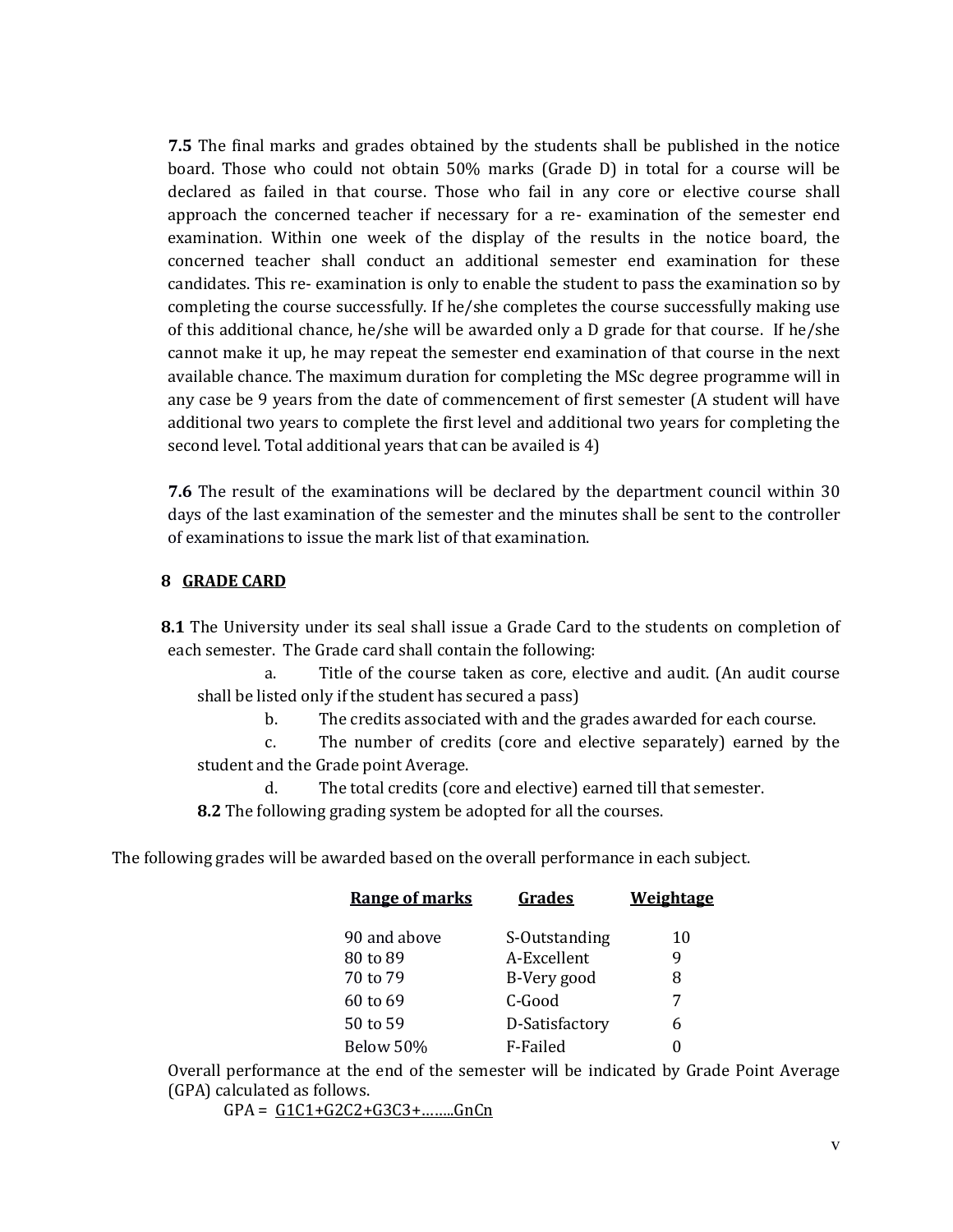### C1+C2+C3+……………………Cn

Where 'G' refers to the grade weightage and 'C' refers to the credit value of corresponding course undergone by the student. At the end of the final semester Cumulative Grade Point Average (CGPA) will be calculated based on the above formula, considering the Credits and Grades earned during the entire course of study.

Classification for the Degree/Diploma will be given as follows:

| First Class with distinction | 8 and above |
|------------------------------|-------------|
| First Class                  | 7 and above |
| <b>Second Class</b>          | 6 and above |

**8.3** The Grade Card issued at the end of the final semester shall contain the details of all the courses taken which shall include the titles of the courses, the credits associated with each course, the CGPA and the class. The rank shall be awarded based on CGPA corrected to the  $2^{\rm nd}$  Decimal.

### **9 MONITORING AND MANAGEMENT OF COURSES**

**9.1** Every post graduate programme conducted in the Departments shall be Monitored by the Department Council subject to these regulations. The Department Council shall design courses, prescribe the mode of conducting the courses and monitor the evaluation of students.

# **10 ACADEMIC COMMITTEE**

**10.1** There shall be an Academic Committee constituted by the Vice-Chancellor to monitor and co-ordinate the working of the credit and Semester system.

| 10.2<br>The Committee shall consist of: |  |
|-----------------------------------------|--|
|-----------------------------------------|--|

- a The Pro-Vice-Chancellor Chairman
- b The Registrar Secretary
- c The Controller of Examinations
- d One Teacher from each Department

**10.3** A Senior Professor nominated by the Vice-Chancellor from among the members of the Committee shall be the Vice-Chairman of the Committee

**10.4** The term of the office of the committee shall be two years, but the committee once constituted shall continue in office until a reconstituted committee assumes office.